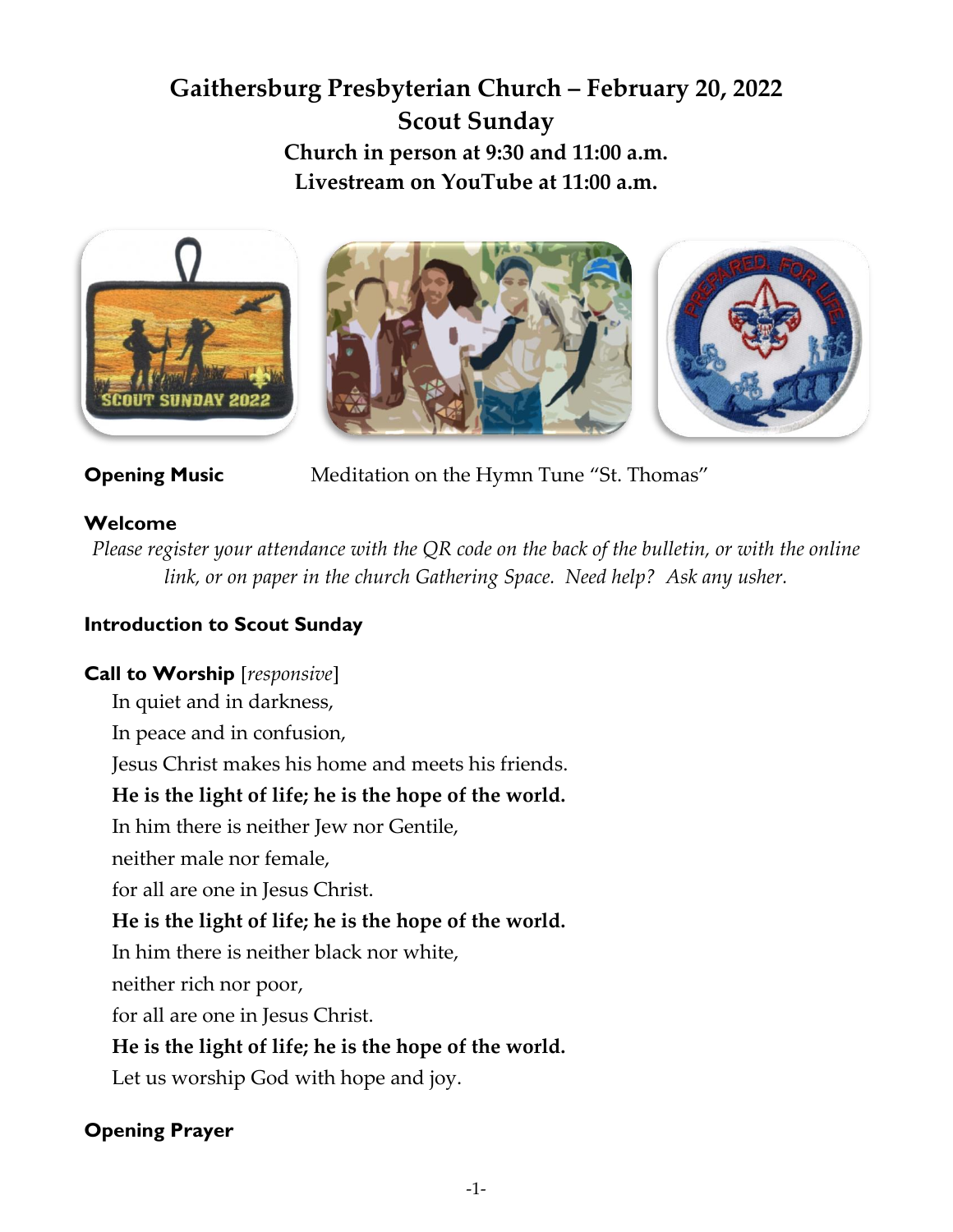#### **Call to Confession**

**Prayer of Confession** 

[*Silence for Personal Prayer*]

**Assurance of Pardon** [*responsive*] Friends, hear this good news: the love of God is beyond measure, and you are included in that love. **We are forgiven and set free to love and serve. Alleluia! Amen.**

# **We Listen to God's Word**

**Children's Message Children's Message Carolyn Hayes** 

**Sung Response** "Come All You People" Glory to God #388 *Children and youth stay in worship today.*

#### **Scripture Deuteronomy 24:17–22**

<sup>17</sup> You shall not deprive a resident alien or an orphan of justice; you shall not take a widow's garment in pledge. 18Remember that you were a slave in Egypt and the Lord your God redeemed you from there; therefore I command you to do this.

<sup>19</sup> When you reap your harvest in your field and forget a sheaf in the field, you shall not go back to get it; it shall be left for the alien, the orphan, and the widow, so that the Lord your God may bless you in all your undertakings. 20When you beat your olive trees, do not strip what is left; it shall be for the alien, the orphan, and the widow.

<sup>21</sup> When you gather the grapes of your vineyard, do not glean what is left; it shall be for the alien, the orphan, and the widow. <sup>22</sup>Remember that you were a slave in the land of Egypt; therefore I am commanding you to do this.

#### **Acts 6:1–7**

<sup>6</sup>Now during those days, when the disciples were increasing in number, the Hellenists complained against the Hebrews because their widows were being neglected in the daily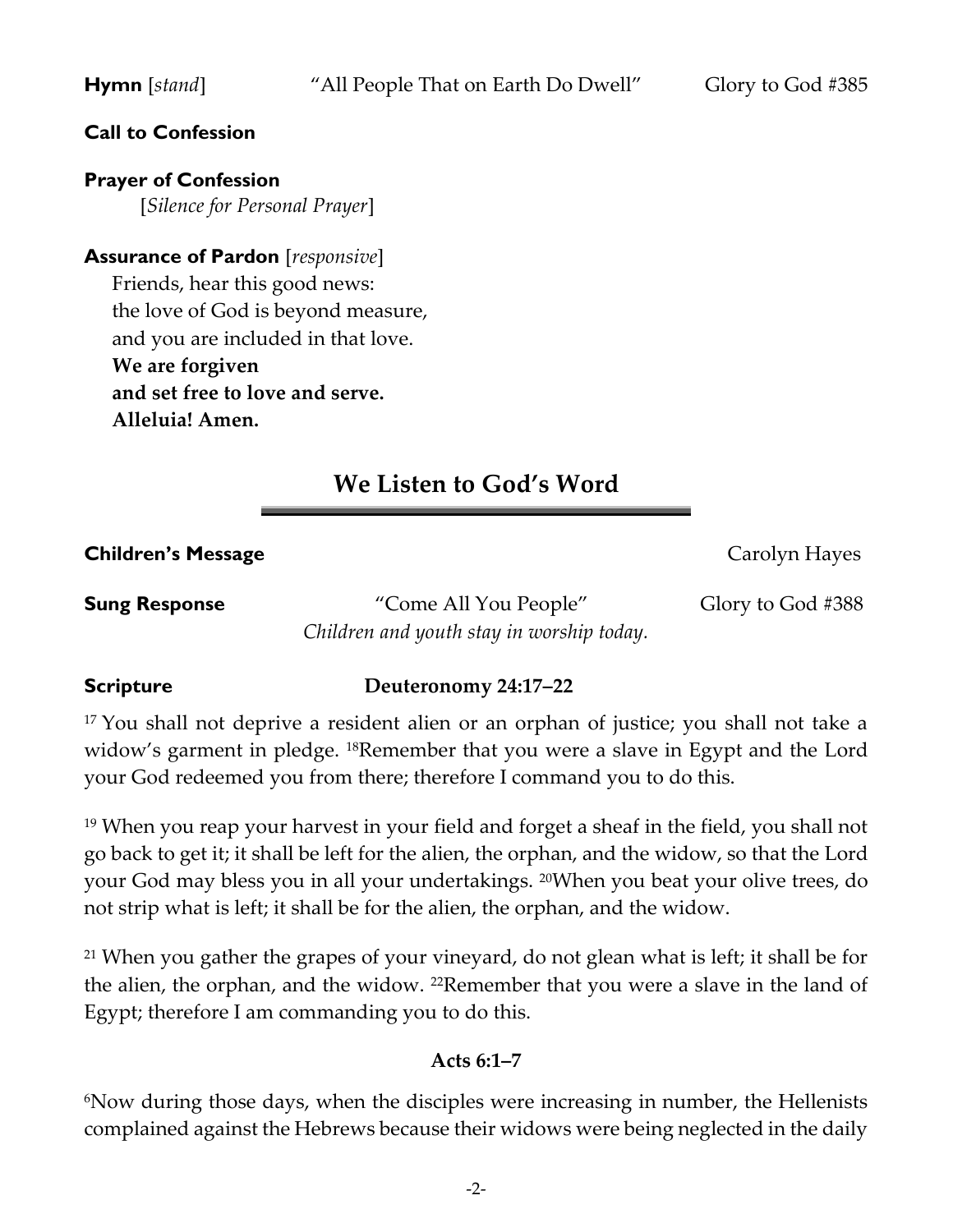distribution of food. 2And the twelve called together the whole community of the disciples and said, 'It is not right that we should neglect the word of God in order to wait at tables. 3Therefore, friends, select from among yourselves seven men of good standing, full of the Spirit and of wisdom, whom we may appoint to this task, <sup>4</sup>while we, for our part, will devote ourselves to prayer and to serving the word.' 5What they said pleased the whole community, and they chose Stephen, a man full of faith and the Holy Spirit, together with Philip, Prochorus, Nicanor, Timon, Parmenas, and Nicolaus, a proselyte of Antioch. 6They had these men stand before the apostles, who prayed and laid their hands on them.

<sup>7</sup> The word of God continued to spread; the number of the disciples increased greatly in Jerusalem, and a great many of the priests became obedient to the faith.

The Word of God for the people of God. **Thanks be to God.**

**Sermon The Early Church Gets a Suggestion Box** Rev. Mary Austin

# **We Respond to God's Grace**

**Hymn** "We Lift Our Voices (We Are an Offering)" Glory to God #710

#### **Invitation to Generosity and Prayer of Thanksgiving**

**Prayers of the People** 

#### **The Lord's Prayer** [*together*]

**Our Father, who art in heaven, hallowed be thy name, thy kingdom come, thy will be done, on earth as it is in heaven. Give us this day our daily bread; and forgive us our debts, as we forgive our debtors; and lead us not into temptation, but deliver us from evil. For thine is the kingdom, and the power, and the glory, forever. Amen.**

# **We Depart for Service**

# **Announcements**

**Sending Song** [*stand*] "Jesus We Are Here" Glory to God #392

#### **Passing the Peace**

The peace of Christ be with you. **And also with you.**